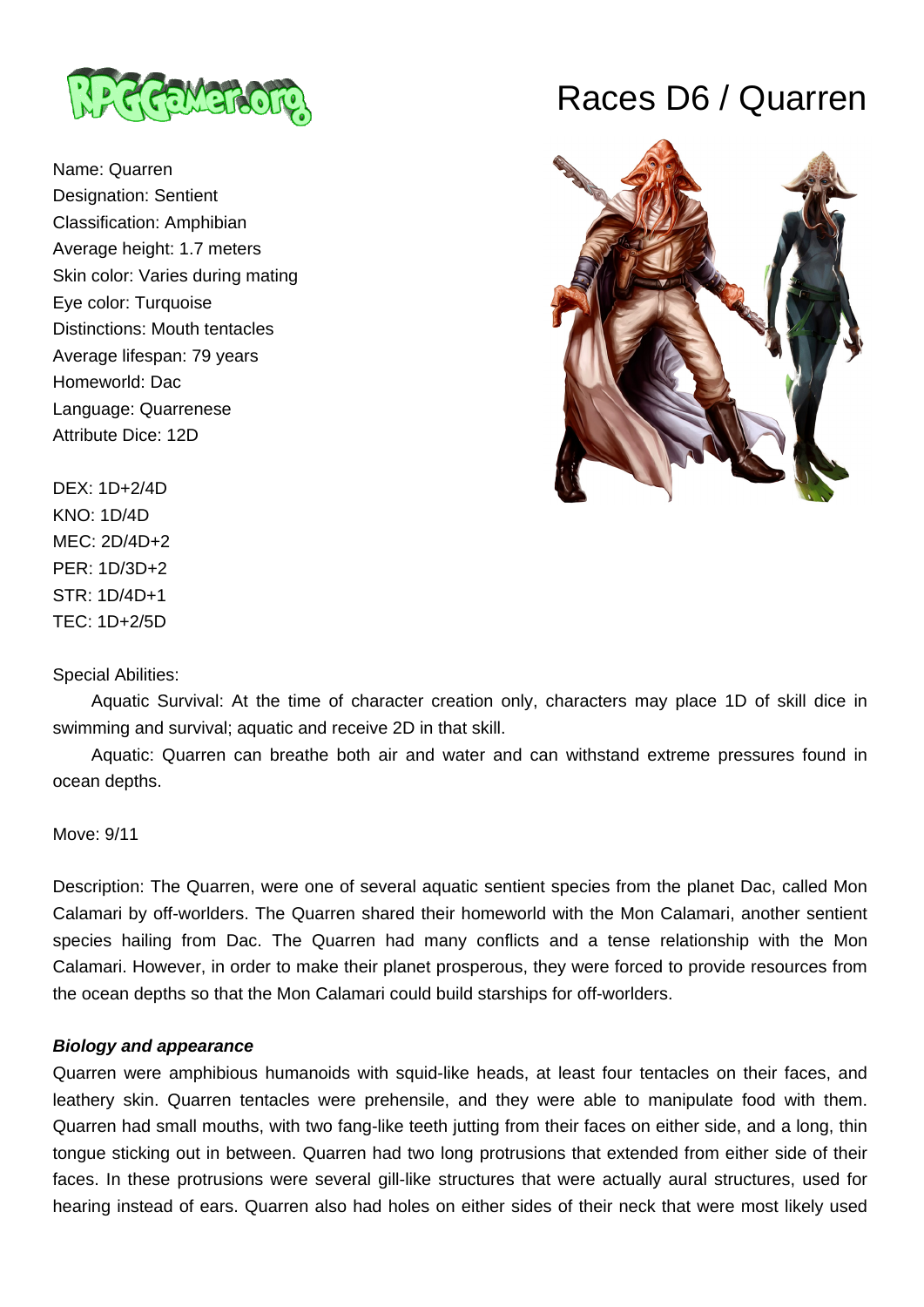for breathing. Quarren had two sac-like organs that hung from the back of their heads as well.

The species was also able to change the color of their skin during mating rituals. Most Quarren had orange skin, although some Quarren had gray-green skin; this trait, however, was extremely rare. Pink or purple-skinned Quarren existed, though presumably in small numbers. All Quarren also had two shimmering blue eyes. Being aquatic in nature, Quarren had to keep their skin moist in order to stay alive, although clawed Quarren seemed to need less moisture than other Quarren. The average Quarren lifespan was 79 standard years.

There were three different types of Quarren, although the only difference lay in their hands. Some Quarren had suction-tipped fingers, either with three or five fingers. Other Quarren had thick fingers that lacked suction cups on the tips of their fingers, yet had sharp claws instead. Whether these three groups were actually distinct subspecies is unknown.

Having evolved in the depths of Mon Calamari, Quarren could descend to depths of 300 meters without any breathing or pressure apparatus. However, upon ascending from depths of 50 meters or below, a time, equal to the amount that they had spent below 50 meters, would have to be spared, so to as allow their bodies to decompress and thus adjust to the lower surface/water pressure.

### **Society and culture**

Quarren were a very self-centered and proud species, almost to the point of being xenophobic, which would coincide with their isolationist behavior. Quarren found Humans to be very crude beings and thought their language (Galactic Basic) to be very cumbersome, and unsuitable for speech. The Quarren instead spoke their native language more frequently, in contrast to the Mon Calamari who spoke Basic far more often, in order to deal with off-worlders, which the Quarren seldom did.

In sharp contrast to the Mon Calamari, the Quarren were far more conservative and practical in their thinking. While the Mon Calamari looked towards the future, the Quarren remembered yesterdays. Also, while the Mon Calamari often traveled throughout the galaxy, the Quarren were far more isolationist, staying, for the most part, in the depths of the oceans of their homeworld. However, some Quarren followed suit after the Mon Calamari, and made their living in the galaxy as business managers and accountants.

While the Mon Calamari manufactured starships in orbital shipyards, the Quarren diligently mined metal ore for their brethren from the deepest parts of the ocean. The Quarren also helped build massive floating cities for the Mon Calamari. While most Mon Calamari lived on the few scattered islands on Dac, or on the upper levels of their floating cities, the Quarren lived in their own cities, deep beneath the waves, or in the lower levels of the cities, for the cities stretched far below the surface, and the Quarren loved the dark far more than did the Mon Calamari.

### **History**

#### Early History

The Quarren species evolved in the high pressure depths of Dac's oceans. Here, they mined the mineralrich sea floor. They shared the depths of the planet's ocean with the Whaladons, the Moappa, and the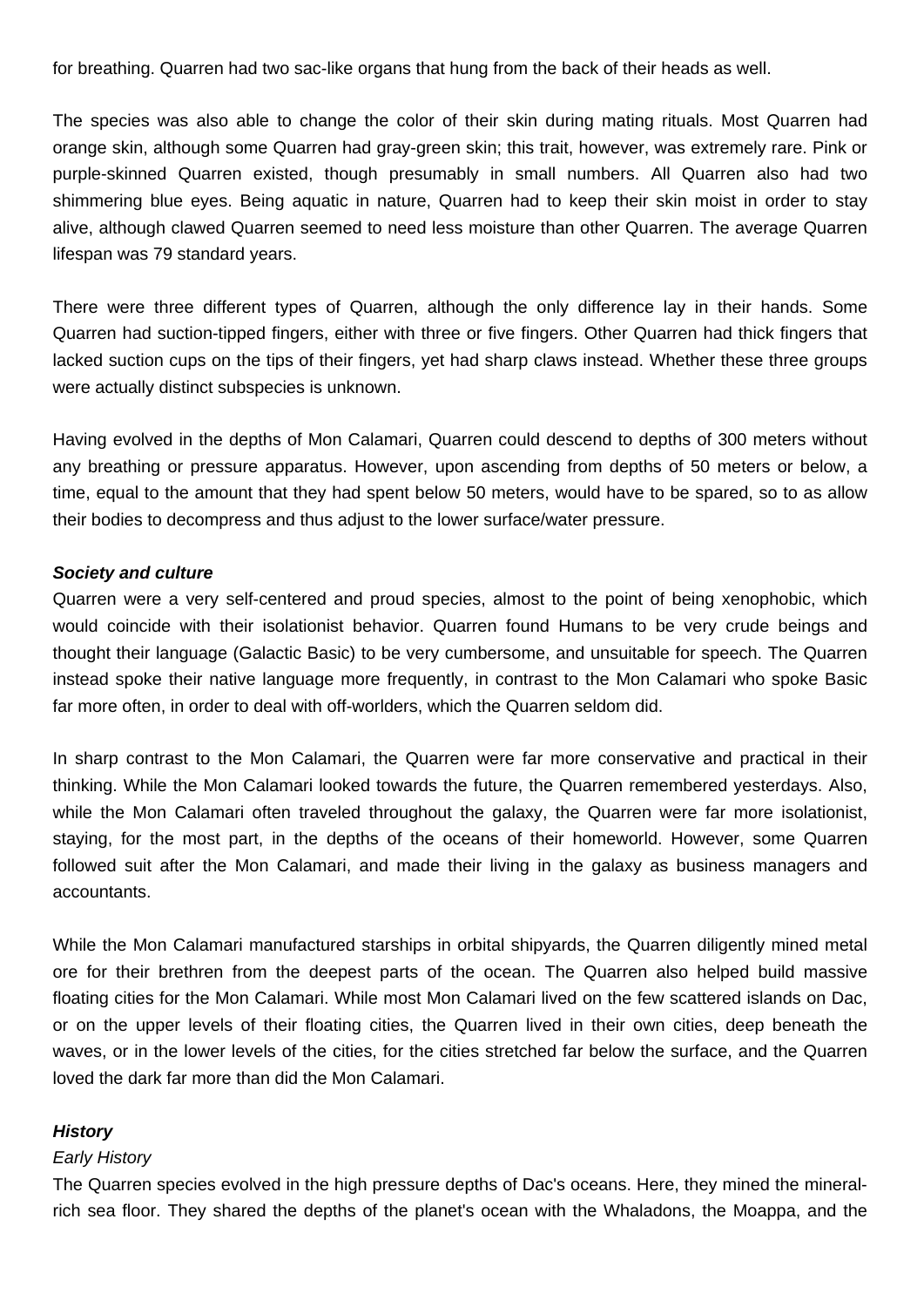### Knowledge Bank.

In ancient times, the Kokad was a warrior caste encharged with the protection of fellow Quarren from threatening sea creatures.

### Meeting the Mon Calamari

Circa 4500 BBY, the Quarren met the Mon Calamari, who lived in the shallow parts of the ocean, for the first time. Rather than meeting in friendship, the Quarren were suspicious of the Mon Calamari and attacked them. This instigated a long war between the Quarren and the Mon Calamari. The Mon Calamari, though less aggressive by nature, had a superior level of technology, and won the war. The Mon Calamari however did not wish to risk further wars, which they thought would only lead to the extinction of the Quarren.

While the Quarren recovered from the previous war, the Mon Calamari prepared for a daring cultural experiment. In order to prevent future wars, the Mon Calamari took hundreds of young Quarren captive, and taught them the ways of Mon Calamari civilization, teaching them the arts, sciences, and ethics. Once they had fully educated the Quarren, the Mon Calamari released them back to their homes. The elder generations of the Quarren distrusted the younger Quarren, and viewed them as brain-washed usurpers. The Quarren youth, on the other hand, viewed their elders as uneducated barbarians. However, the youth eventually grew up and assumed control of Quarren society, and peace between the Quarren and the Mon Calamari continued for centuries (though it was sometimes a tense relationship as followup generations of Quarren slowly began to sink back into their traditional values).

### Integration into the Old Republic

Soon, many Quarren headed off-planet and became business managers and accountants. During these years, Quarren went as far as Taris, Telos IV, and Nar Shaddaa. Several Quarren joined the Exchange, managing the criminal syndicate with efficiency.

During the New Sith Wars, Quarren fought in both the Army of Light and the Brotherhood of Darkness.

Around five hundred years before the Battle of Naboo, a number of needy Mon Calamari and Quarren locals were approached by recruiters sent by Hugo Bartyn. Bartyn wanted amphibian fishermen to settle a new city in Lamaredd and tempted these poverty-stricken individuals with promises of untouched seas in a new frontier. Once they arrived, however, they became slave laborers. Besides, all the aliens were forced to live in crowded conditions and, as Mon Calamari and Quarrens could never stand each other, this eventually caused inter-species violence  $\hat{a}\in$  and the eventual creation of a Quarren colony. The Shoals, and at least one Quarren swoop gang.

Later, Mon Calamari joined the Galactic Republic and eventually gained representation in the Senate. During at least the last decades of the Old Republic, the government of Mon Calamari, and its representation in the Galactic Senate, was shared between the Mon Calamari and the Quarren.

### During the Clone Wars

Just before the Clone Wars, the corrupt Quarren Senator Tikkes allowed Thalassian slavers to operate in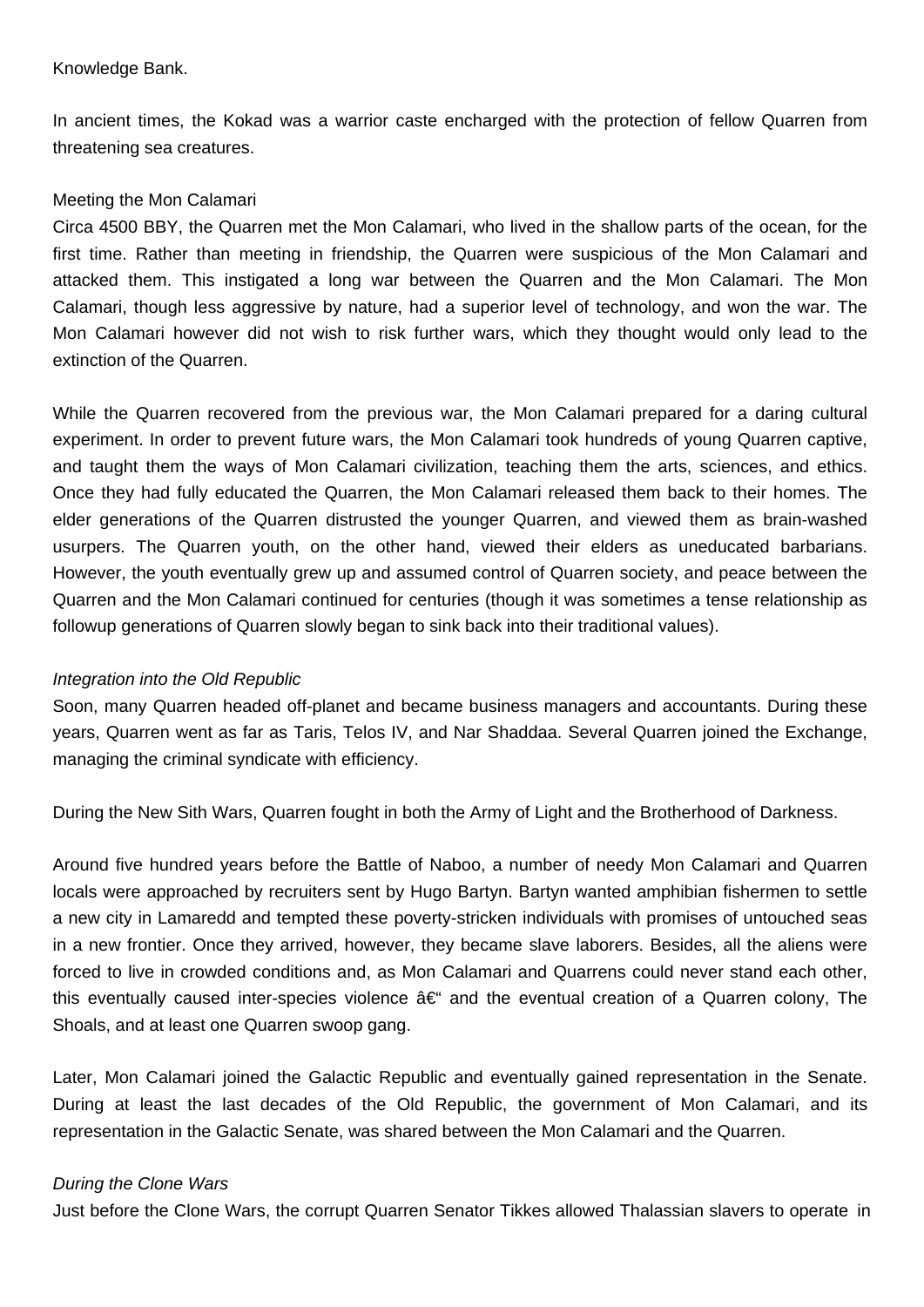Calamari sector. Eventually this decision was uncovered, and Tikkes was put under house-arrest. Under immense pressure, Tikkes took the easy road out, and defected to the Confederacy of Independent Systems, taking his sector with him. Many citizens on Dac, however, opposed this decision, and moved against Tikkes and his allies. Tikkes formed the Quarren Isolation League and using reinforcements from the CIS, Tikkes moved against the Mon Calamari Council, the ruling legislative body of Dac. The Republic, however, supported the Mon Calamari, and the few loyal Quarren.

A civil war on Mon Calamari ensued, with the Republic loyalist Mon Calamari Knights joining Republic forces against the Quarren Isolation League and Separatist Mon Calamari (led by Merai). After a long series of skirmishes, the Republic defeated the Quarren Isolation League during the Battle of Mon Calamari. New accords between the Quarren and Mon Calamari were signed, with pro-Republic Senators Tundra Dowmeia (a Quarren) and Meena Tills (a Mon Cal) jointly representing Dac in the Senate. Meanwhile, remnants of the Quarren Isolation League formed the Free Dac Volunteers Engineering Corps, an organization of predominantly Quarren exiles on Separatist worlds (primarily Minntooine and Pammant), who continued to support the Confederacy of Independent Systems by manufacturing the majority of its warships. As a result of this, Quarren were among the species deported from Coruscant by Tannon Praji, under pressure from the Human-supremacist Commission for the Protection of the Republic.

A second battle for control of the planet Mon Calamari occurred around 21 BBY when the Quarren, backed by the Confederacy of Independent Systems, attempted to seize the Calamari system from the Mon Calamari people and the Galactic Republic. The Jedi Order intervened in the conflict, bringing reinforcements from the Grand Army of the Republic and the Gungan Grand Army. However, Separatist commander Riff Tamson, a Karkarodon, proved to be a more formidable opponent than imagined and his tactics resulted in the capture of all Republic forces except Ahsoka Tano and Prince Lee-Char, heir to the Mon Calamari throne. Quarren leader, Nossor Ri, realized that Tamson and Count Dooku were plotting to take Dac for themselves, and not the Quarren people, so they re-allied with the Republic and routed the Separatists.

### Under the Empire

With the dawn of the Galactic Empire, Imperial forces invaded Mon Calamari. This was fueled by the Humanocentric Imperials seeing the people of Dacâ€"the Mon Calamari in particularâ€"as slaves whose industries and resources could be used to power the Imperial war machine. Also, prior to the formation of the Empire, both of Dac's senators signed the Petition of 2000, an anti-Palpatine document (Chancellor Palpatine was now Emperor of the Empire). Some sources indicated that Quarren agents, motivated by their hatred and long-standing prejudice towards the Mon Calamari, sabotaged the planetary shields shortly before the Imperial attack, facilitating a swift Imperial victory. Seggor Tels, a Quarren leader, later admitted to being one of these saboteurs.

Despite the compliance of some with the Empire, both the Quarren and the Mon Calamari were enslaved by the Empire. The Quarren may have been enslaved due to their involvement with the Confederacy. The Mon Calamari, however, tried to lead a passive resistance movement, but they were unsuccessful. Emperor Palpatine ordered three Mon Cal cities to be destroyed in reprisal. Eventually, however, many Quarren joined the Mon Calamari in driving the Imperials off Dac. Seggor Tels, ironically, was one of the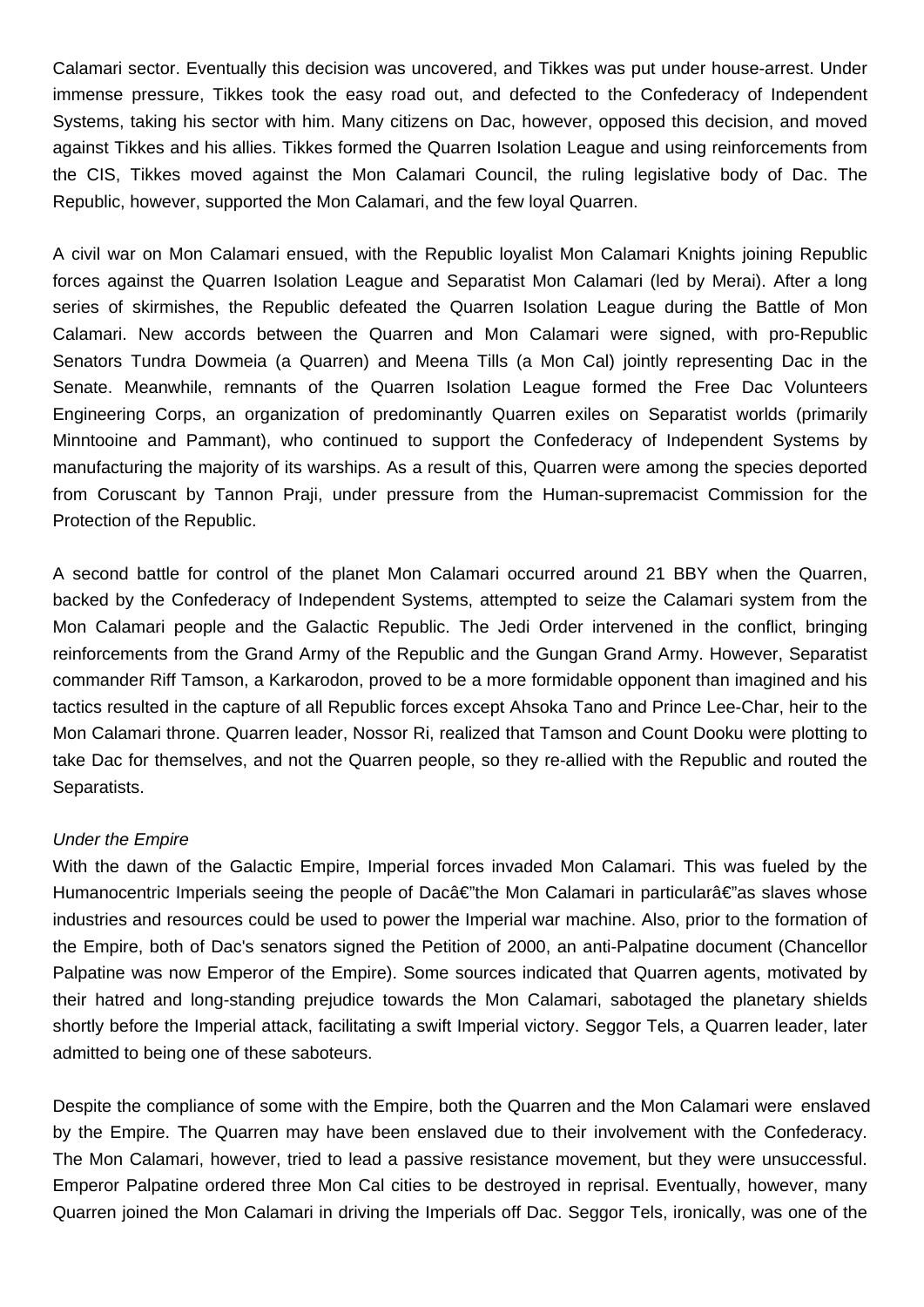Quarren leaders responsible for rallying the Quarren to resist the Empire. After the liberation of Mon Calamari, many Quarren wanted nothing to do with the Rebel Alliance, or later, its successor government the New Republic. As a result, many Quarren left Mon Calamari for other worlds, in order to avoid the Imperial reprisal that was to come.

### Emperor reborn

After the reborn Palpatine's assault on Mon Calamari in 10 ABY, the Quarren threatened to leave in a mass exodus, though it is unknown how many actually did. Eventually, many Quarren could be found scattered among the many worlds of the galaxy. The Quarren population that continued to thrive on Mon Calamari were still loyal to their people, but personal and cultural relationships began to blossom between the Quarren and the Mon Calamari. The most famous such relationship was the romantic relationship between the male Quarren Nrin Vakil and the Mon Calamari female Ibtisam, both of whom were members of the elite Rogue Squadron.

## Yuuzhan Vong invasion

During the Yuuzhan Vong War, a Quarren, Pwoe, represented Mon Calamari alongside the Mon Calamari Gron Marrab. After the loss of Coruscant to the Yuuzhan Vong, Pwoe tried, and failed, to usurp the New Republic Presidency and eventually joined the Ylesian Republic on Ylesia. His Mon Cal counterpart, however, remained loyal and represented his homeworld in the Senate of the Galactic Alliance.

## The New Sith Empire

By 130 ABY, following the end of the Sithâ€"Imperial War and the rise of Darth Krayt as Galactic Emperor, Quarren gained a position of power as they were placed in the government of Dac, possibly because the new Sith Order held several Quarren amongst its members. Two of these Sith Lords were Darth Maleval and Darth Azard.

Following the Battle of Mon Calamari, the Quarren were spared from Emperor Krayt's edict ordering the execution of ten percent of Mon Calamari, starting with the members of the Mon Calamari Council including Quarren. However, the Quarren who voiced their opposition to the orders were executed as well.

When the genocide reached a stonewall with the destruction of Vul Isen's Sea Leviathan, Krayt's successor Darth Wyyrlok ordered Isen and Darth Azard to execute the Final Protocol, which would poison the oceans of Dac and render the planet uninhabitable in seven days. When Azard asked about the wellbeing of the Quarren, who had collaborated with the Sith Empire, Wyyrlok merely told him that the Quarren would be allowed to leave the planet, but without any kind of Imperial aid. After the Final Protocol became known to the galaxy, Regent Morlish Veed was confronted by a number of Quarren ministers. As the public face of the Imperial throne, Veed had to answer for the actions of the Sith, just as Lord Wyyrlok had intended.

During the evacuation of the planet organized by Admiral Gar Stazi of the Galactic Alliance Remnant, a Quarren delegation demanded that their species receive greater priority than the Whaladons and Moappa in the evacuation efforts. While non-bipedals, the Whaladons and Moappa were another sapient